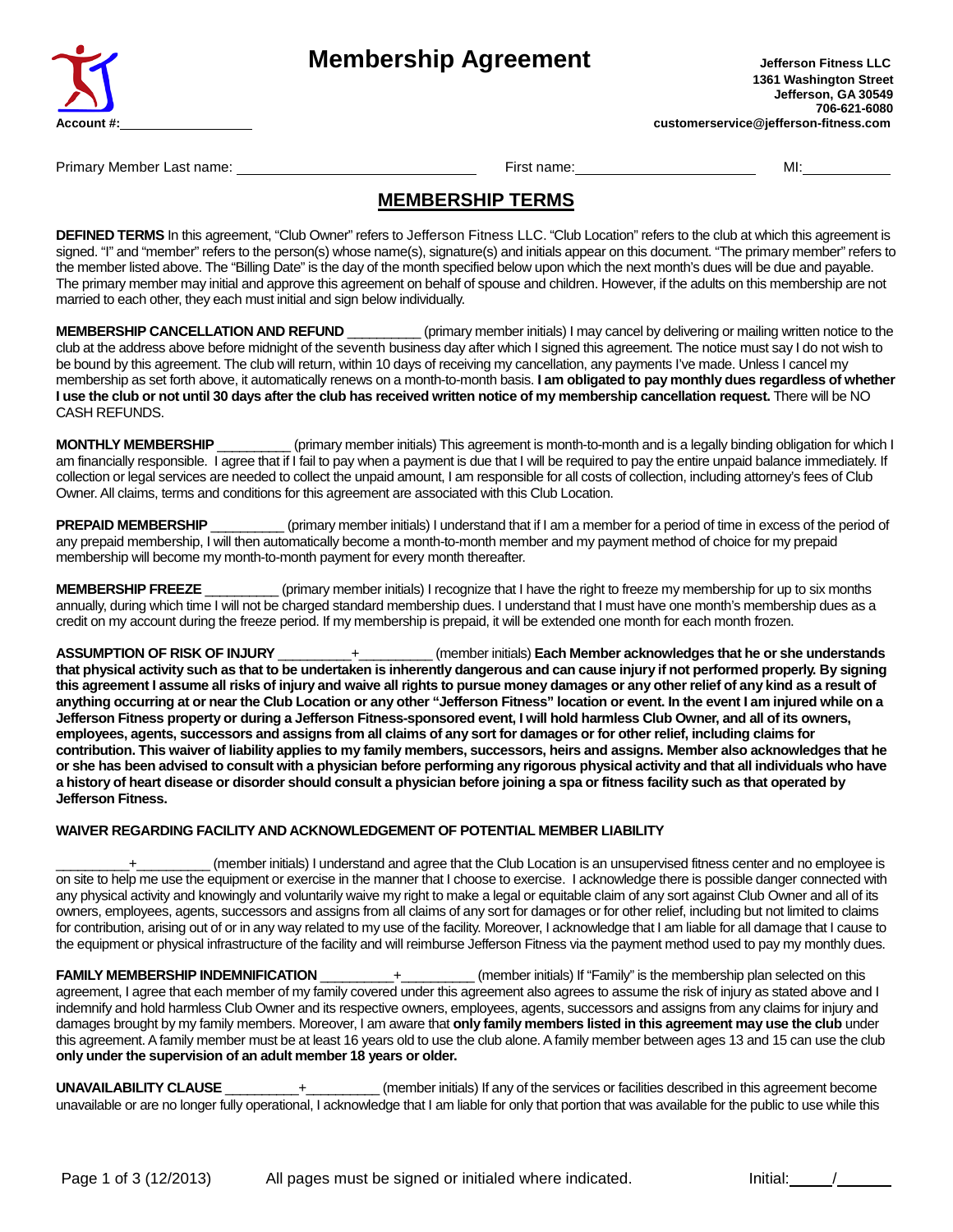

agreement is in effect. If funds have already been paid, I will be entitled to a pro rata refund for the time period that the facility is unavailable but for which funds had already been paid. The refund may be in the form of a credit or check; there will be no cash refunds.

**DEATH/DISABILITY CLAUSE** \_\_\_\_\_\_\_\_\_\_ (primary member initials) If I die or become totally or permanently disabled, I or my estate may cancel this agreement and receive a pro rata refund for my unused membership fee.

**GUESTS** \_\_\_\_\_\_\_\_\_\_+\_\_\_\_\_\_\_\_\_\_ (member initials) I may bring a guest **only** during staffed hours and **only after arranging for a pass with club staff**. If I do not arrange for a pass for a guest that I bring into the facility, I agree to pay \$20 per guest for each such violation of this agreement and understand that my membership may be subject to immediate termination.

**MONEY BACK GUARANTEE** (primary member initials) I am entitled to a full refund of my first month's membership dues if I do not feel a positive difference in my physical well-being within 30 days of signing this agreement. To be eligible, I understand I must do the following: 1) attend a free Equipment Orientation or Personal Fitness Consultation, 2) Work out at the club three times weekly for 30 minutes for a minimum of 3 weeks. My refund request must be mailed or delivered to the club within the first 30 days of my membership together with a written statement regarding why I am requesting a refund. The refund applies only to health club dues paid in the first 30 days, and does not include a refund of the enrollment or access-card fees. I understand such a refund request automatically terminates my membership immediately.

**GA GOVERNOR'S OFFICE OF CONSUMER AFFAIRS RECOMMENDATIONS** \_\_\_\_\_\_\_\_\_\_ (primary member initials) Do not sign this contract if there are any blank spaces above. In the event optional services are offered, be sure that any options you have not selected are lined through or that it is otherwise indicated that you have not selected these options. It is recommended that you send your cancellation notice by registered or certified mail, return receipt requested, in order to prove that you did cancel. If you do hand deliver your cancellation, be sure to get a signed statement from an official of the spa, acknowledging your cancellation. To be effective, your cancellation must be postmarked by midnight, or hand delivered by midnight on seventh day after you signed this agreement and must include all contract forms, membership cards, and any and all other documents and evidence of membership previously delivered to you. You (the buyer) may cancel this agreement within 30 days from the time you knew or should have known of any substantial change in the services or programs available at the time you joined. Substantial changes include, but are not limited to, changing from being coed to being exclusively for one sex or vice versa. To cancel, send written notice of your cancellation to the address provided in this contract for sending a notice of cancellation. The best way to cancel is by keeping a photocopy and sending the cancellation by registered or certified mail, return receipt requested. If you become totally and permanently disabled during your membership term, you may cancel this contract. The health spa is entitled to a reasonable predetermined fee in such event, in addition to an amount equal to the value of the services made available for use. If you have a history of heart disease, you should consult a physician before joining a spa. If you should die during the membership term or any renewal term, your estate may cancel the contract. The health spa is entitled to a reasonable predetermined fee in such event, in addition to an amount computed by dividing the total cost of your membership by the total number of months of the membership and multiplying the result by the number of months expired in the membership term. Reasonable proof of death may be required under this paragraph. Under this contract, no further payments shall be due to anyone, including any purchaser of any note associated with or contained in this contract, in the event the health spa at which the contract is entered into ceases operation and fails to offer an alternate location, substantially similar, within ten miles.

NOTICE: State law requires that we inform you that should you (the buyer/primary member) choose to pay for any part of this agreement in advance, be aware that you are paying for future services and may be risking loss of your money in the event this health spa ceases to conduct business. Health spas do not post a bond, and no other protections may be provided to you should you choose to pay in advance.

## **[Continued on the following page ]**